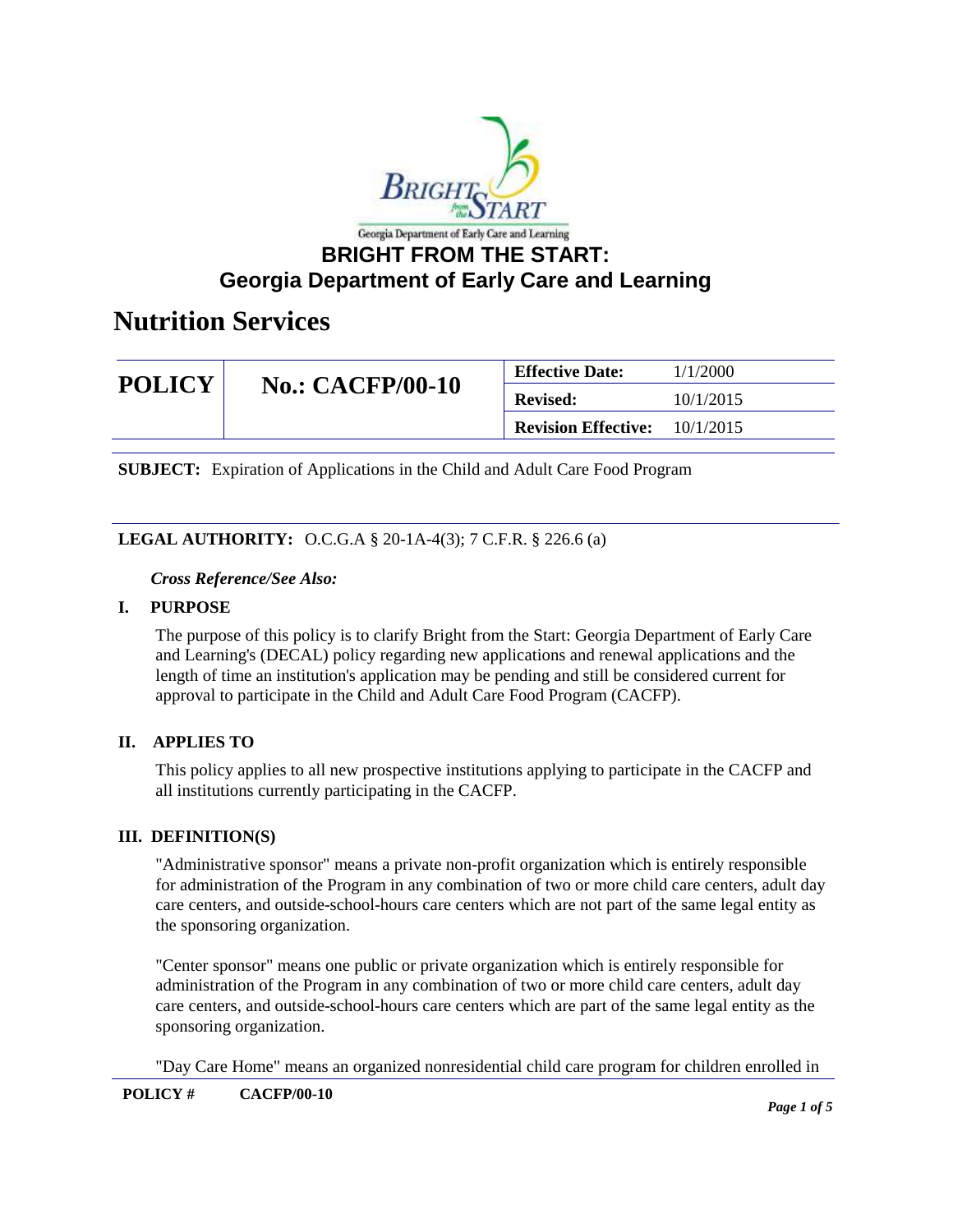|               | <b>No.: CACFP/00-10</b> | <b>Effective Date:</b>     | 1/1/2000  |
|---------------|-------------------------|----------------------------|-----------|
| <b>POLICY</b> |                         | <b>Revised:</b>            | 10/1/2015 |
|               |                         | <b>Revision Effective:</b> | 10/1/2015 |

a private home, licensed or approved as a family or group day care home and under the auspices of a sponsoring organization. (7 C.F.R. § 226.2)

"Emergency shelter" means a public or private nonprofit organization whose primary purpose is to provide temporary shelter and food services to homeless families with children.

"Independent center" means a child care center, outside-school-hours care center or adult day care center which enters into an agreement with the State agency to assume final administrative and financial responsibility for Program operations. (7 C.F.R. § 226.2) It also includes emergency and homeless shelters and "at-risk" after school care programs.

"Institution" means a sponsoring organization, child care center, outside-school-hours care center, emergency shelter, or adult day care center participating in the CACFP. (7 C.F.R. 226.2) It also includes homeless shelters and "at-risk" after school care programs.

"Sponsor" or "Sponsoring organization" means a public or private nonprofit organization that is responsible for administering the food program for one or more day care home(s) or more than one day care center. (7 C.F.R. § 226.2)

### **IV. POLICY**

In accordance with federal regulation 7 CFR 226.6(a), state agencies are required to provide technical assistance and training for new prospective institutions applying to participate in the CACFP. DECAL will provide training for prospective administrative sponsors, day care home sponsors, center sponsors, and independent centers. Federal regulations also require DECAL to provide annual renewal training to all institutions currently participating in the CACFP. Due to possible changes in the Program and to ensure prospective participants and institutions participating in the CACFP have the most current information regarding the program, DECAL policy states that a training course associated with the application process is valid for three (3) months after the instruction is received.

### **V. PROCEDURE(S)**

New Institutions Applying to Participate in the CACFP

Independent Centers and Center Sponsors

To participate in the CACFP, prospective institutions must contact DECAL to register for CACFP Orientation and Program Training, where they will receive instructions to access the electronic application and application forms to submit for review. Prospective institutions have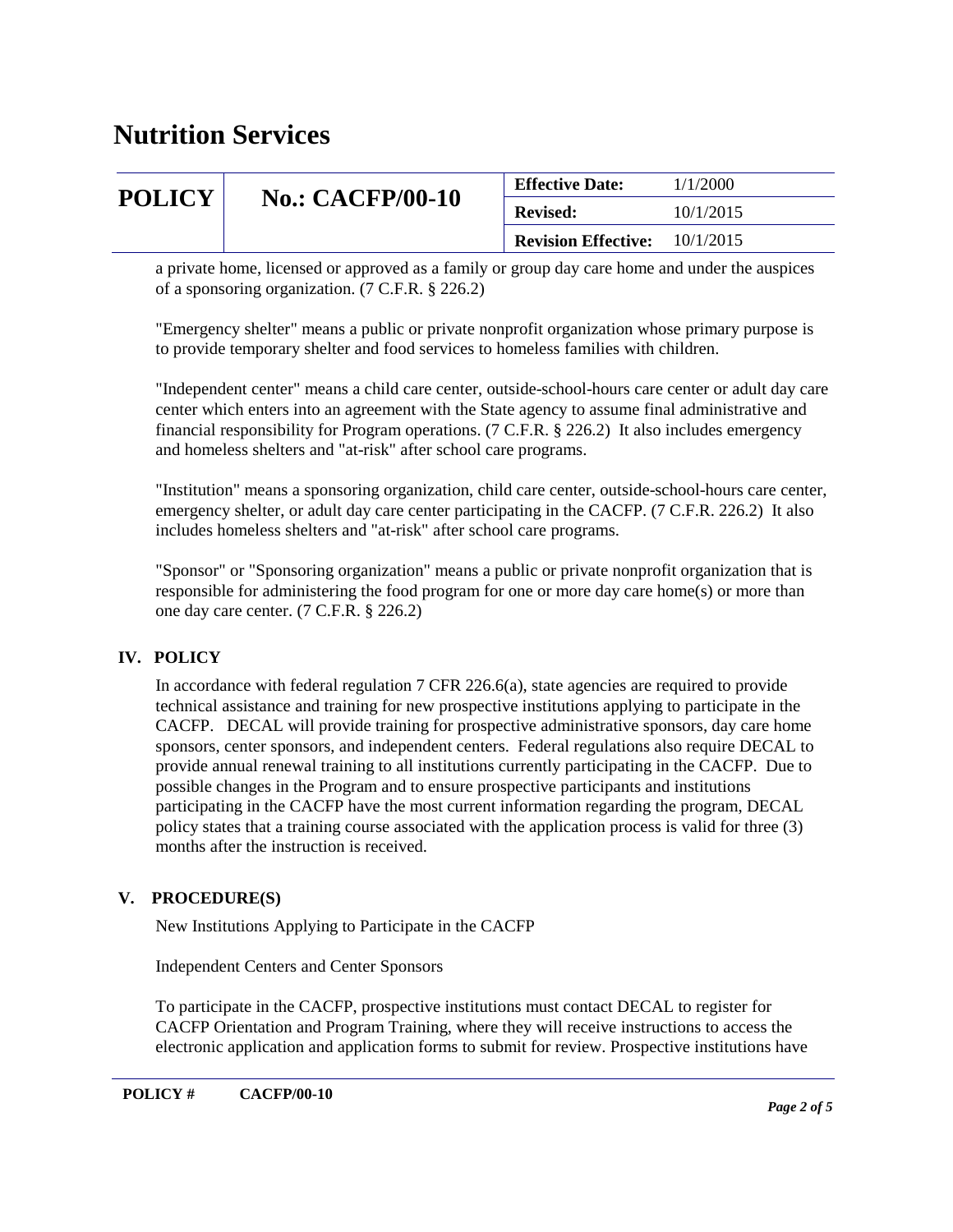| <b>POLICY</b> | <b>No.: CACFP/00-10</b> | <b>Effective Date:</b>     | 1/1/2000  |
|---------------|-------------------------|----------------------------|-----------|
|               |                         | <b>Revised:</b>            | 10/1/2015 |
|               |                         | <b>Revision Effective:</b> | 10/1/2015 |

three (3) months from completing CACFP Orientation and Program training to submit a complete application and be approved to participate in the CACFP. Applications not approved within three (3) months of completing CACFP Orientation and Program training will be considered expired and access to the application will be terminated. All originally signed application documents will be returned. After which, if the institution remains interested in participating in CACFP, the delegated Principal/Program Contact person will be required to register and complete the next available CACFP Orientation and Program training and resubmit a complete CACFP application.

Once the CACFP application is received, DECAL's Application Specialists will review the application to determine eligibility, accuracy and completion within 15 calendar days. Written notice will be issued to the delegated Principal/Program Contact detailing inaccurate, missing or incomplete information. Prospective institutions are encouraged to respond within 15 calendar days by providing accurate, complete application information. If DECAL does not receive a complete application and approve the prospective institution within three (3) months of completing the CACFP Orientation and Program training, the institution's application will be considered expired and access to the electronic application will be terminated. All originally signed application documents will be returned.

### Day Care Home and Administrative Sponsors

Prospective institutions interested in participating in the CACFP as a day care home sponsor and/or an administrative sponsor must complete and submit a Sponsor Pre-Assessment to demonstrate the institution meets eligibility requirements and CACFP Performance Standards. Prospective institutions must demonstrate compliance with Performance Standards, financial viability, administrative capability, and program accountability, prior to completing registration to attend CACFP Orientation and Program training. Prospective institutions can find the Sponsor Pre-Assessment in the CACFP Application Forms section on DECAL's website at: http://www.decal.ga.gov/BftS/FormList.aspx?cat=CACFP.

The institution must complete and submit the Pre-Assessment to DECAL for review. DECAL's Application Specialist will review and respond the assessment within 15 calendar days and as applicable, provide instructions to register for CACFP Orientation and Program training.

Upon completion of the required CACFP Orientation and Program training, new prospective institutions will receive access to the electronic application. Prospective institutions have three (3) months from completing Orientation and Program training to submit a complete application and be approved to participate in the CACFP. Applications not approved within three (3) months of completing CACFP Orientation and Program training will be considered expired and returned to the institution and access to the application will be terminated. All originally signed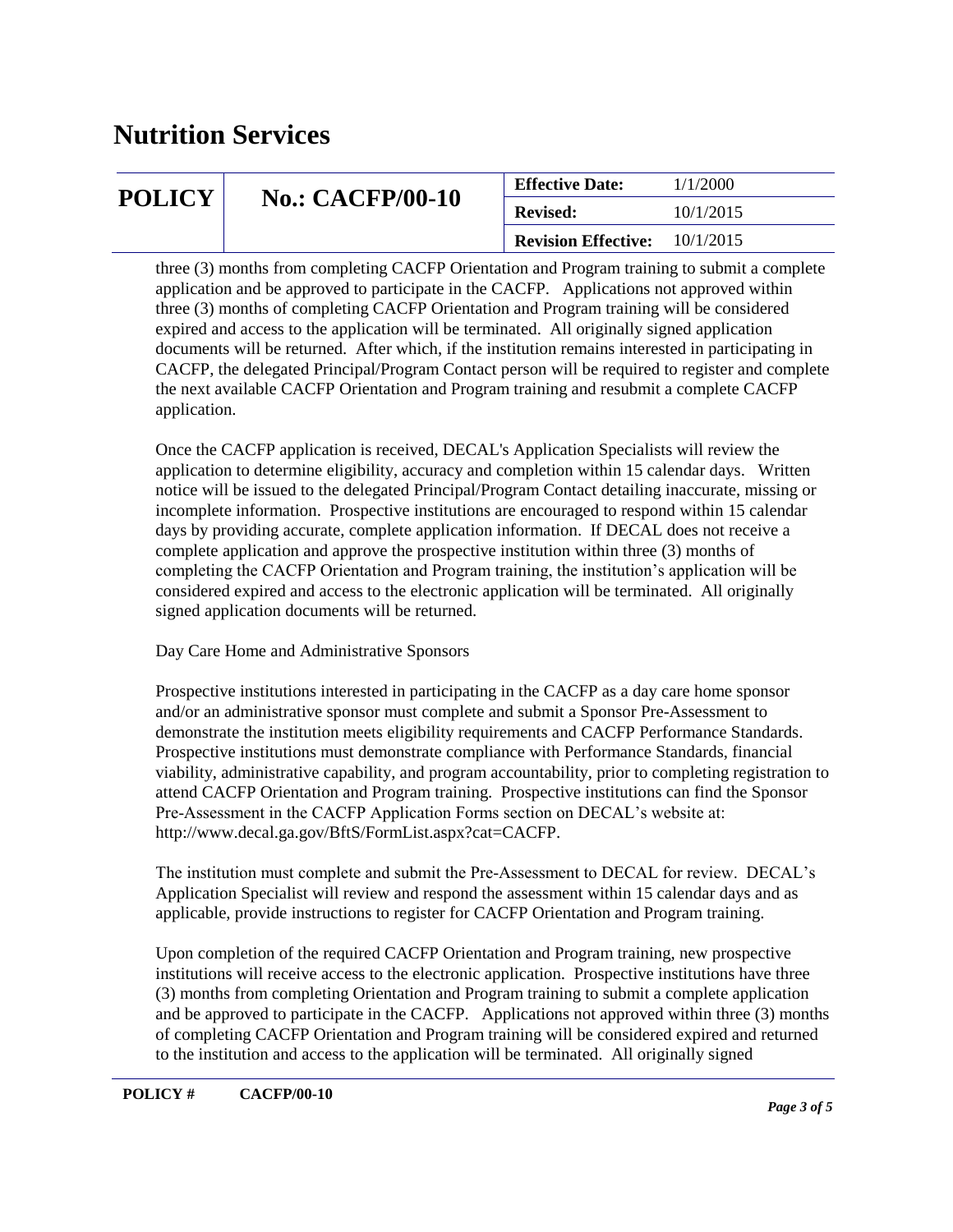|               | <b>No.: CACFP/00-10</b> | <b>Effective Date:</b>               | 1/1/2000  |
|---------------|-------------------------|--------------------------------------|-----------|
| <b>POLICY</b> |                         | <b>Revised:</b>                      | 10/1/2015 |
|               |                         | <b>Revision Effective:</b> 10/1/2015 |           |
|               |                         |                                      |           |

application documents will be returned. After which, if the institution remains interested in participating in CACFP, the delegated Principal/Program Contact person will be required to register and complete the next available CACFP Orientation and Program training and resubmit a complete CACFP application.

Once the CACFP application is received, DECAL's Application Specialists will review the application to determine eligibility, accuracy and completion within 15 calendar days. Written notice will be issued to the delegated Principal/Program Contact detailing inaccurate, missing or incomplete information. Prospective institutions are encouraged to respond within 15 calendar days by providing accurate, complete application information. If DECAL does not receive a complete application and approve the prospective institution within three (3) months of completing the CACFP Orientation and Program training, the institution's application will be considered expired and access to the electronic application will be terminated. All originally signed application documents will be returned.

Institutions Continuing to Participate in the CACFP

Participating institutions that wish to continue participation in the CACFP must complete annual renewal requirements prior to the new federal fiscal year, which begins October 1st. Participating institutions must complete annual requirements, which include mandatory renewal training, annual certification requirements and submit applicable annual documents to continue participation in the CACFP in the new fiscal year. Annual training and certification statements are completed and submitted in CNP 2000. Annual documents can be found on DECAL's website at http://www.decal.ga.gov/BftS/FormList.aspx?cat=CACFP and must be completed and returned on or before October 31st. Participating institutions are encouraged to complete all annual renewal requirements (annual training, certification statements and documents) on or before October 31st to prevent interruption in CACFP participation and lapse in submission of monthly claims for reimbursement. Failure to complete annual renewal requirements timely will impact continued participation in CACFP and interrupt CACFP reimbursement funds for months in which the institution was not participating in the CACFP. Please refer to CACFP policy #8- Effective Date to Claim Reimbursement.

Participating institutions that do not complete annual renewal requirements (training, certification requirements and submission of annual documents) by January 31st, will be terminated from CACFP. DECAL will issue a notice to terminate the CACFP Program Agreement and terminate access to the electronic application. Termination of the CACFP Program Agreement will prevent submission of claims for reimbursement. Institutions will be required to register and attend the next available CACFP Orientation and Program Training and submit a new application.

### **VI. COMMENT(S)**

#### **POLICY # CACFP/00-10**